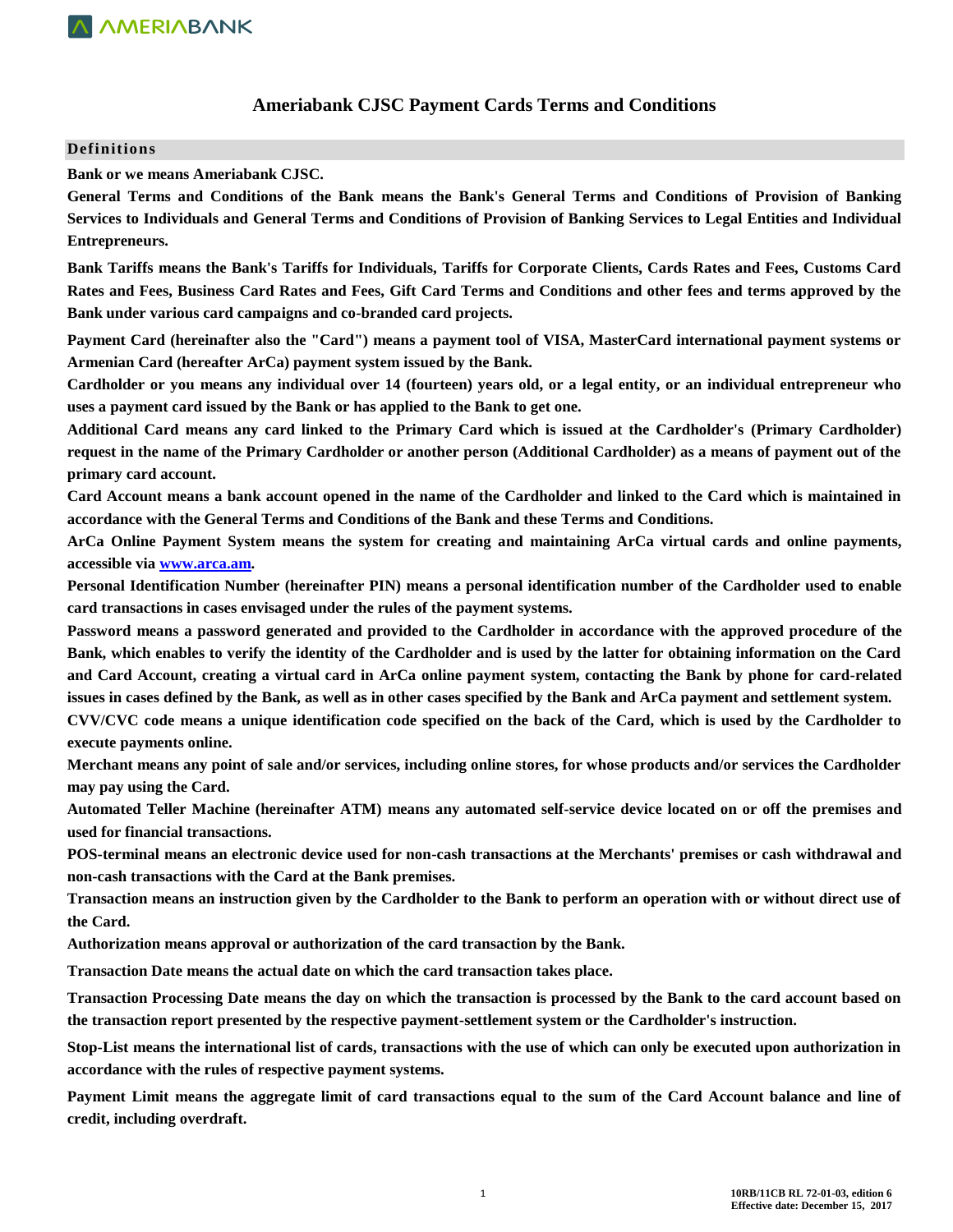**Over-Limit means the amount used over the Payment Limit, including the amount charged by us according to the Bank Tariffs, which is deemed to be your liability to the Bank.**

**Card Package means a set of additional benefits provided together with certain types of cards as determined by the Bank Tariffs.**

**Loyalty Point means each of the points accrued to the cards issued to individuals in accordance with the terms and conditions of loyalty program, which may be used to get certain Bank services or a 100% discount on the service fee under some of the Bank products.**

**Statement means a report issued by the Bank to the Cardholder showing the transactions through the Card Account (both Primary and Additional Card).**

**Written or in Writing means a way of submitting an instruction or information to the Bank through a document signed by the Cardholder or otherwise authorized by the Cardholder in a way that has been agreed between the latter and the Bank in advance (online/mobile banking, phone banking, etc.).**

**Armenia means Republic of Armenia.**

**NKR means Nagorno Karabakh Republic.** 

#### **1. General Provisions**

- **1.1. Payment Card Terms and Conditions of the Bank (hereinafter the "Terms and Conditions") regulate the relationships between you and us during issuance and service of the Card by us and use of the Card by you.**
- **1.2. We provide the Card to you based on a properly completed application-agreement form (hereinafter "Application-Agreement") whereby you confirm that you accept these Terms and Conditions.**
- **1.3. Any and all instructions of the Cardholder for change or modification of the terms directly specified in the Application-Agreement should be submitted on the approved template of the Bank. All such changes and modifications shall supersede any and all previous instructions related to the same subject matter. For the purposes of the Terms and Conditions, the instructions, submitted under the Application-Agreement, and the specified terms shall be applicable as amended and modified.**
- **1.4. These Terms and Conditions should be read together with the General Terms and Conditions of the Bank. Furthermore, any and all relations between you and the Bank not regulated by these Terms and Conditions shall be regulated by the General Terms and Conditions of the Bank, the Bank Tariffs, binding legal contracts between you and the Bank and the legislation of Armenia. Where not regulated by the legislation of Armenia, such relations shall be regulated by customary business practices.**
- **1.5. Fees and (or) agreements for specific card types, card campaigns and co-branded projects may apply further to these Terms and Conditions and set out provisions or limitations different from those herein contained.**
- **1.6. Any cash flows driven by the use of the Card, including loan proceeds (credits, debits), and use of cash and non-cash funds shall be regulated by these Terms and Conditions, as well as the rules and terms defined by ArCa, VISA and MasterCard payment systems.**
- **1.7. We shall maintain a Card Account to process the transactions with the Card and Additional Card(s), if any.**
- **1.8. The Card Account shall be opened in the name of the Primary Cardholder.**
- **1.9. Card Accounts may be opened in Armenian drams, US dollars or euros.**
- **1.10. You are required to have a current account in Armenian drams to be eligible for a Card.**
- **1.11. The Card shall be valid up to the last day of the month indicated on the front of the Card.**
- **1.12. The Card is at all times the property of the Bank and should be returned to us upon request.**
- **1.13. The Card may not be used for illegal purposes.**
- **1.14. We shall not be held liable for any damage or loss you may suffer due to Card Transactions resulting in breach of the rules and requirements herein contained, or use, provision or disclosure of the Card, PIN, password or information embossed on the Card (Card number, CVV/CVC, validity date) to the third parties.**
- **1.15. You agree that in case a Card Package is provided to you together with the Card, we may provide your personal data (name, date of birth, ID details, contact data), without any prior notice to you, to the providers of the services included in the Card Package.**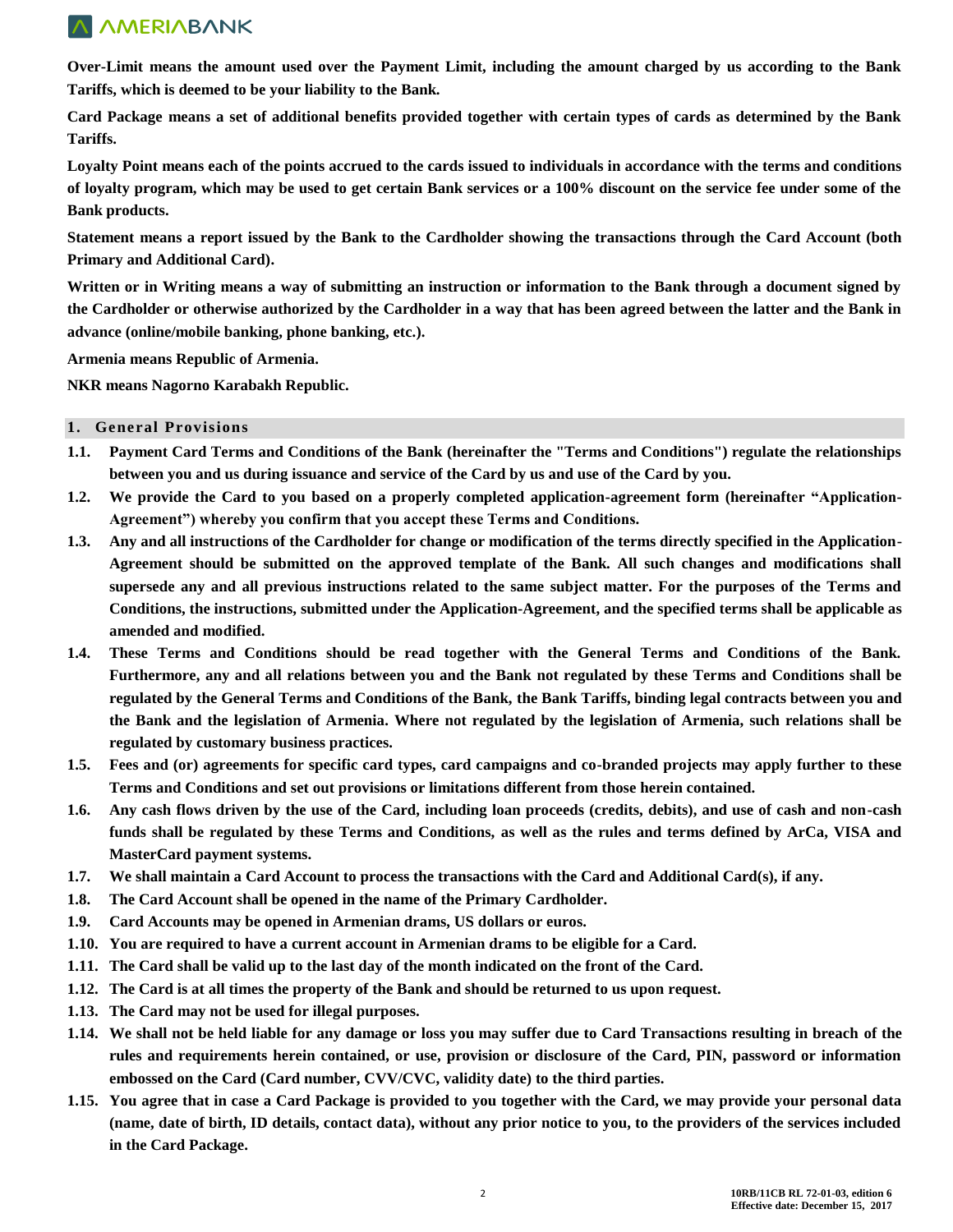- **1.16. You (unless you are a holder of gift and business cards) participate in AYO program (the "Program"), under which you are entitled to cashback (partial refund of the money spent by you) on noncash payments made at the merchants partnering with the Program. The Program is implemented by Best Card LLC in accordance with the Terms of Participation in AYO Program available at Best Card LLC website [\(www.ayocard.am\)](http://www.ayocard.am/). Hereby you agree to join the Terms of Participation in AYO Program which constitute a public offer. You acknowledge that by accepting these Terms and Conditions you also accept that public offer.**
- **1.17. For any Card-related inquiries you wish to address by phone, please call (+374 10) 56 11 11, available 24/7.**
- **1.18. After expiry of the Card validity term the Card shall be reissued by us subject to the then-current tariffs and terms of the Bank unless you notify us in writing about your intention to terminate the Card at least 10 (ten) days prior to the expiry date, or your Card has been blocked, or you have liabilities to the Bank deriving from the use of the Card, or we have decided not to reissue the Card.**
- **1.19. The first PIN will be issued to you by the Bank. At your choice, you may further change it at the ATM with a relevant functionality. For this purpose, you should enter your existing PIN and the new PIN. While changing the PIN-code, please follow the safety rules of the Bank that are published on our website or have been otherwise made available to you.**
- **1.20. If you forget your PIN, we will reissue the Card upon your written request, charging the fee defined in the Bank Tariffs.**
- **1.21. While identifying you as a user on the Bank's website, the details of the cards issued by Ameriabank CJSC may be requested for proper identification of the Cardholder, i.e. you should fill in the required card details and enter the onetime password sent to the mobile number provided by you to the Bank. Once you've completed the specified identification process, you may fill in loan applications, submit documents, propose preferable terms of loans and get loans.**

#### **2. Card Issuance**

- **2.1. You will receive your Card and PIN in separate sealed envelopes.**
- **2.2. The Card (or the reissued Card, as relevant) and PIN shall be provided to you in a manner defined between you and us in advance (either in person or by postal delivery).**
- **2.3. The process of delivering the Card and PIN will take 2 (two) business days upon your application date if the Card is delivered at the head office or any of the Yerevan-based branches, and 7 (seven) business days if the Card is delivered at the premises of other Armenia- or NKR-based branches. The Card may be delivered to you in shorter term subject to the Bank Tariffs. If the Card and PIN are delivered to you by postal service, the delivery period shall depend on the terms of the postal service providers.**
- **2.4. Once you receive the Card and PIN, please check that the envelope has not been tampered with or compromised, the Card and PIN are inside the envelope, match your application and the embossed data are correct. If there are discrepancies, contact us immediately.**
- **2.5. If you haven't received the Card within 60 (sixty) days following Card application or reissuance, we shall have the right to close the Card and destroy it.**
- **2.6. If you have chosen Card delivery by a postal/courier service, the Card and PIN will be delivered to you by two different service providers or couriers.**
- **2.7. We will charge you for the Card and PIN delivery in accordance with the Bank Tariffs.**
- **2.8. If the Card and/or PIN cannot be delivered to you at the designated postal address, the Card and PIN envelops will be returned to us and retained until demanded.**
- **2.9. After you have received the Card by postal/courier delivery, you should call the Bank to activate it. If you fail to contact the Bank to activate the Card within 6 (six) months after delivery, the Bank shall be entitled to close the Card.**
- **2.10. The Card shall be activated within the following terms upon receipt of the Card and PIN by the Cardholder:**
	- **2.10.1. 1 (one) business day if provided to the Cardholder on the Bank premises,**
	- **2.10.2. 1 (one) business day after the Cardholder contacts us and we verify the Cardholder's identity in a proper manner, if the Card is delivered by a postal/courier service.**
- **2.11. The validity period of the Card shall be as follows below:**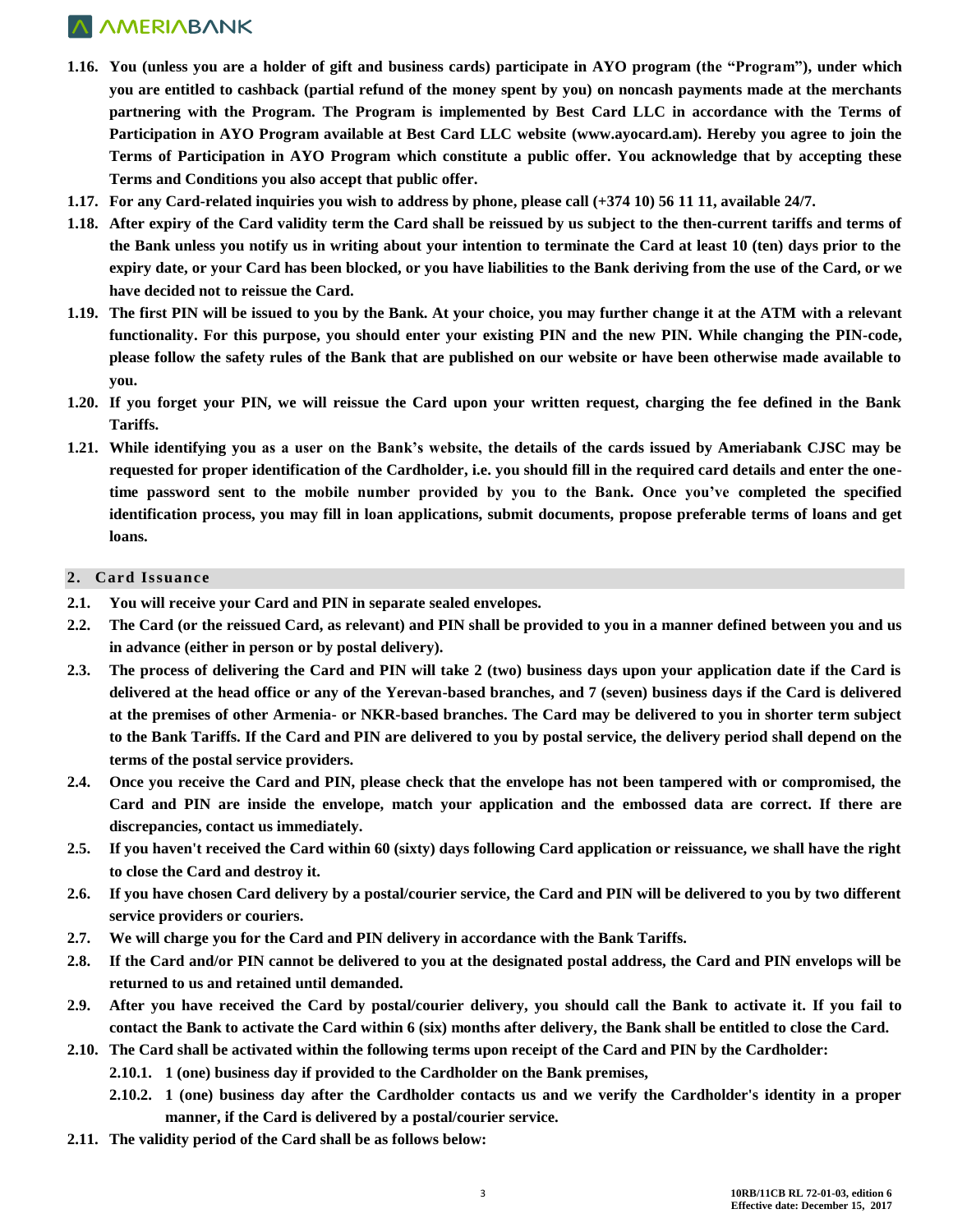| ArCa<br><b>Classic</b> | <b>Cirrus</b><br><b>Maestro/Visa</b><br>Electron/<br><b>ArCa Mir</b> | <b>MasterCard</b><br><b>Standard/Visa</b><br><b>Classic</b> | <b>MasterCard</b><br><b>Gold/Visa</b><br>Gold | <b>MasterCard</b><br>Platinum/<br>Visa<br><b>Platinum</b> | <b>Visa</b><br><b>Infinite</b> | <b>MasterCard</b><br><b>Business</b> /<br><b>Visa Business</b> |
|------------------------|----------------------------------------------------------------------|-------------------------------------------------------------|-----------------------------------------------|-----------------------------------------------------------|--------------------------------|----------------------------------------------------------------|
| 2 years                | 4 years                                                              | 4 years                                                     | 4 years                                       | 4 years                                                   | 4 years                        | 4 years                                                        |

**The validity period of any additional card issued under each type of the card shall be consistent with the relevant validity periods specified above.**

#### **3. Card Use and Security Rules**

- **3.1. You should sign in the designated field on the back of the Card immediately upon receiving it. Absence of signature or its mismatch shall be a legal basis for rejection of card transaction or confiscation of the Card.**
- **3.2. The Card may be used at ATMs, cash withdrawal centers and merchants through terminals and other devices the screens of which or the adjacent territories display information on the service of cards,**
	- **3.2.1. such as cash withdrawal, cash deposit, utility payments, etc.,**
	- **3.2.2. and symbols of the respective payment systems (ArCa, VISA, MasterCard, etc.) certifying that your Card can be accepted at that particular ATM or merchant.**
- **3.3. You solely shall bear all risks of using the Card, PIN and password.**
- **3.4. You may not make the Card, PIN and password available to a third party. You should take all precautions to ensure that the Card, PIN, password and the information embossed on the Card are not readily visible or otherwise accessible to other people.**
- **3.5. Never write the PIN on the Card or keep the PIN record and the Card together.**
- **3.6. You should enter your PIN only if required to complete the transaction with that particular type of Card through the device you use at that time. The PIN is not required for online payments via Internet (online stores).**
- **3.7. Never provide (enter) your PIN while paying via Internet (online stores). If you have disclosed your PIN in an online store, immediately terminate the transaction and contact us to block the Card.**
- **3.8. When you enter your PIN-code, please make sure it is not visible to other persons and not recorded by cameras.**
- **3.9. Watch closely during the transactions you make at leisure and entertainment facilities. It is recommended that you do not entrust your Card to other persons and do not allow use of the Card out of your sight.**
- **3.10. Do not use ATMs, cashing devices and POS-terminals you find suspicious or not reliable, or devices the card readers, keyboard or cash dispensing holes of which are connected to foreign devices, conductors, adhesive tape, etc.**
- **3.11. When making online payments, etc., you should give preference to secure payment websites. Online gambling casinos and betting websites are considered the most risky channels.**
- **3.12. After three successive incorrect entries of the PIN the Card will be blocked and/or swallowed by the ATM. The Card may be swallowed by the ATM if you don't take it within 20 (twenty) seconds after it pops out, as well as if there are technical problems with the ATM or if the Card is damaged.**
- **3.13. If the ATM does not return the Card after the transaction, but the ATM screen and the receipt do not display the seizure notice, you should immediately call us and make sure that the Card has been blocked. Otherwise the Card should be immediately blocked.**
- **3.14. To receive the retained Card back, please contact the Bank. The retained Card shall be returned to you within the following terms:**
	- **3.14.1. 2 (two) business days if the ATM is on the premises of our head office or any of the Yerevan-based branches**
	- **3.14.2. 4 (four) business days if the ATM is situated in any Armenian or NKR town where the Bank has a branch**
	- **3.14.3. 10 (ten) business days if the ATM is situated in any other town or place where the Bank doesn't have a branch**
	- **3.14.4. If your Card has been retained by the ATM of another bank, we will return it to you on the day we receive the Card from the respective bank.**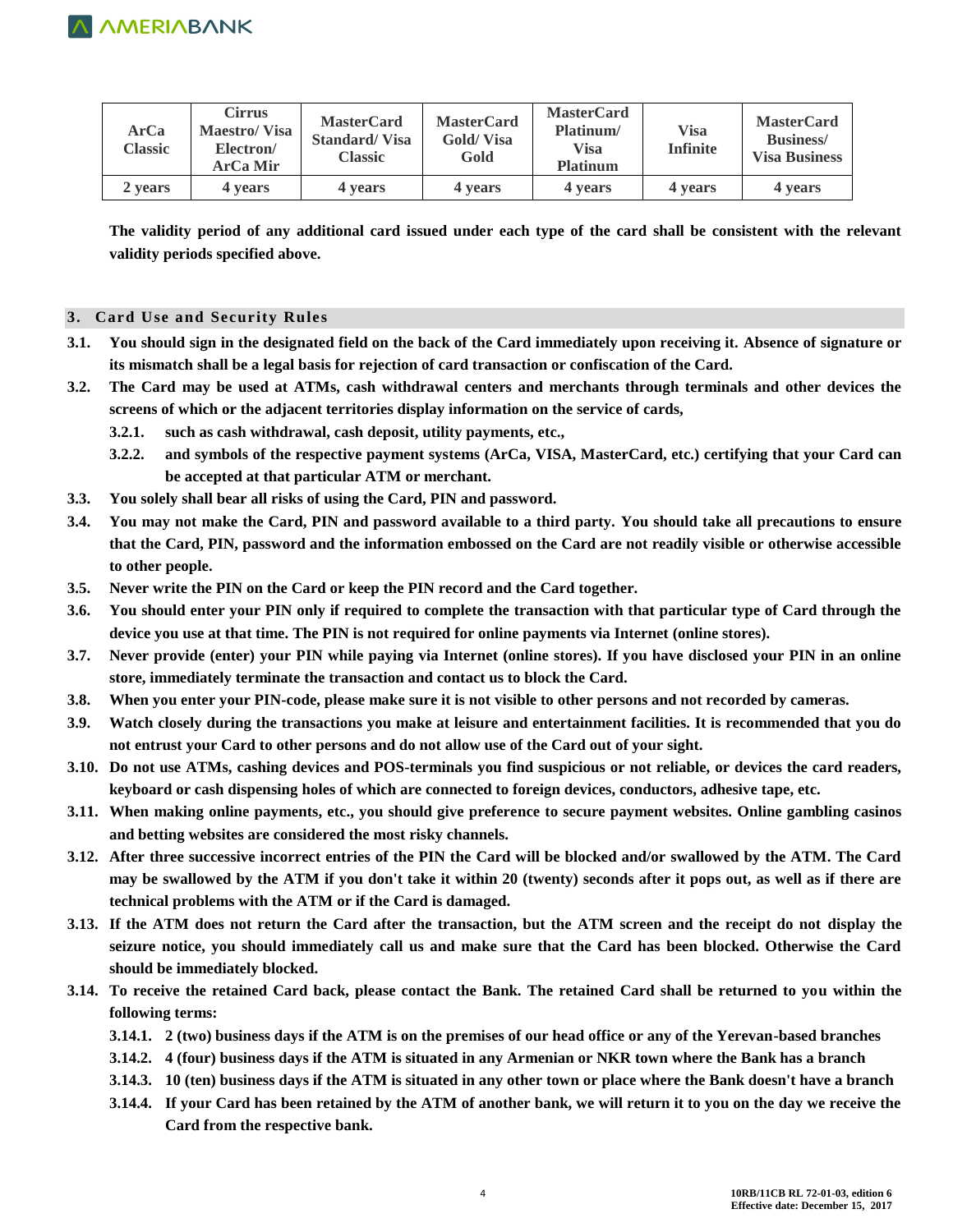- **3.15. To the extent permitted by law, we shall not be held liable for any direct or indirect losses you may incur through failure or malfunctioning of ATMs, POS-terminals or merchants unless the following conditions are in place at the same time:** 
	- **3.15.1. The Bank is at fault.**
	- **3.15.2. Failure or malfunctioning occurred during working hours of the Bank.**
	- **3.15.3. You have visited the head office or any branch of the Bank to withdraw cash available on the Card but were refused the service.**

**In any case, our liability shall be limited to the actual (direct) loss caused to you.**

- **3.16. In case of unauthorized use of the Card or such threat, notify the Bank immediately and request to block the Card.**
- **3.17. To improve security of the Card, upon your request we may send you an SMS-alert each time you perform a card transaction. The service is subject to the Bank fees. SMS-alerts are aimed to boost your chances of preventing fraudulent use of the Card. The Cardholders receive SMS-alerts about all transactions and can immediately report to the Bank any suspicions of fraud thus preventing further illegal use of the Card.**
- **3.18. If you have enrolled for an SMS-notification service or if you access other Bank services (including USSD service) via your mobile phone, please inform the Bank promptly about any change in your mobile phone number available in our records. Hereby you agree that if your information becomes known to third parties through you failing to inform us about changes in your phone number, such action shall not be considered disclosure of banking secrecy. The Bank shall not be held liable if the information stored on your mobile device or obtained via it has become known to other people due to access to your phone.**
- **3.19. You may make all Card-related settings by yourself (via self-service devices or other distant banking channels (SMS, USSD, online/mobile banking)), which shall be considered your written instruction to the Bank and to the payment organization servicing your card.**
- **3.20. Upon receipt of an SMS-alert you should check the transaction amount and status (executed, rejected, etc.). If you suspect fraud, promptly contact the Bank to block the Card.**
- **3.21. If you pay online at the websites displaying "VBV/Secure code" logo aimed to increase security of the Card transactions over the Internet, you will have to enter a one-time password you will receive during every such transaction in an SMS sent to your mobile number available in the Bank records. We shall not be held liable if you don't receive an SMS due to any technical or other issue not related to the our operations, which may result in failure of any of your operations.**
- **3.22. To further improve the security of your card transactions, we shall be entitled to change the card transaction and/or authorization procedure by requiring identification codes (one-time passwords, etc.) which will be made available to you either by texting to your mobile number, sending to your email or through other means (token, mobile app, etc.).**
- **3.23. To protect yourself against fraudulent transactions, you may at any time during the validity period of the Card set transaction limits depending on the type or geographical coverage of card transactions. The limits shall be applicable only to transactions subject to authorization and shall be effective during the period specified by you.**
- **3.24. For security considerations the Bank can prohibit or restrict card transactions in higher-risk countries.**
- **3.25. We may suspend service of your Card if we have good reason to suspect that the transactions with your Card are fraudulent. Such suspension will be lifted once we receive enough evidence of the authenticity of transactions or sufficient clarifications.**
- **3.26. In case of Card closure (cancellation or expiry of the validity period) you must return the Card to the Bank. If for any reason you are unable to return the Card but you have it with you, you should destroy it by cutting through the magnetic stripe and the chip. We shall not be liable for any transactions made with your Card as a result of your failure to return the Card to us.**

#### **4. Card Loss, Theft or Unauthorized Use**

- **4.1. If the Card has been lost, stolen or used without authorization (or you have such suspicion), please notify us or ArCa Processing Center immediately by any of the means below:**
	- **4.1.1. the number specified on the Card, or**
	- **4.1.2. (+374 10) 56 11 11, the Bank's 24/7 helpline, or**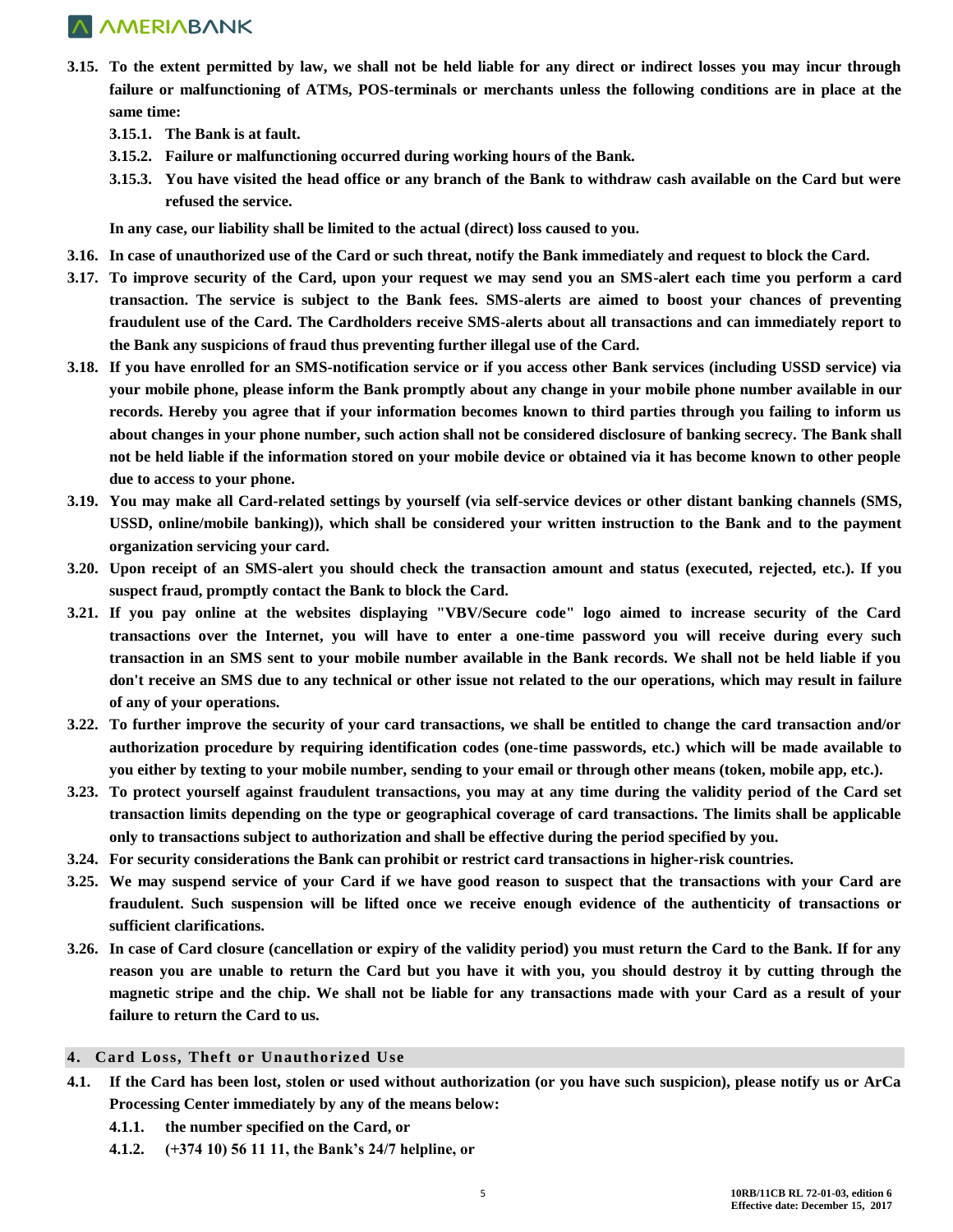- **4.1.3. (+374 10) 59 22 22 (ArCa Processing Center), or**
- **4.1.4. emailing us to [cardsupport@ameriabank.am](mailto:cardsupport@ameriabank.am) , or**
- **4.1.5. online banking system of the Bank during our open hours, or**
- **4.1.6. visit to our head office or any branch during our open hours**
- **4.2. We will block the Card following your notification of the Card loss, theft or unauthorized use (such suspicion).**
- **4.3. The verbal notice of the Card loss, theft or unauthorized use (such suspicion) should be confirmed in writing within reasonable time frames. The Bank shall be deemed duly notified upon receipt of the written notice.**
- **4.4. You solely shall be liable for any and all card transactions performed before the loss, theft or unauthorized use of the Card (such suspicion) has been reported to us.**
- **4.5. You shall also be liable for the card transactions performed after reporting the loss, theft or unauthorized use of the Card (such suspicion) to us, if such transactions don't require authorization (including over the Internet). To enable chargeback claims under the transactions not requiring authorization, we will place your Card in the Stop-List upon your request within the terms defined by respective payment system. The service is subject to the Bank Tariffs.**
- **4.6. The Cardholder shall indemnify the Bank against any losses and damages it may suffer due to the Cardholder's failure to notify the Bank of the Card loss, theft or unauthorized use, as well as due to misuse of the Card by the third parties before notifying the Bank.**
- **4.7. We recommend renewing the Card in case of its loss, theft or unauthorized use. If you wish to continue using your compromised Card, you should request the Bank to unblock it. In such cases, any and all liability for the damages and losses you may incur due to the use of the compromised Card shall be borne solely by you.**

#### **5. Card Transactions**

- **5.1. Unless there are restrictions on the card transactions defined by any Card-specific terms and conditions, rates and fees and/or agreements, you may perform the following card transactions:**
	- **5.1.1. deposit cash into the Card via cash-in machines or at our premises**
	- **5.1.2. withdraw cash from the Card via cash-dispensing ATMs or POS-terminals**
	- **5.1.3. make money transfers via ATMs, at banks, as well as via distant banking systems and ArCA online payment system**
	- **5.1.4. pay for goods and services purchased from various merchants (including online stores), without cash**
- **5.2. The amount you deposit into your Card through the Bank teller, or by a transfer from a Bank account (other than card accounts) to your Card Account will become available to you within 10 (ten) minutes provided there are no technical or software issues at ArCa Processing Center.**
- **5.3. Card-to-card transfers via ATMs or ArCa Processing Center are normally completed within 5 (five) minutes provided there are no technical or software issues at ArCa Processing Center.**
- **5.4. We will execute your payment orders within the terms defined in the Bank Tariffs.**
- **5.5. As a rule, all transfers from card or other bank accounts become available to the Cardholder within the following terms:**
	- **5.5.1. before 12:30 p.m. if the amount was received before 11:00 a.m. of the same business day**
	- **5.5.2. before 4:30 p.m. if the amount was received before 3:00 p.m. of the same business day**
	- **5.5.3. before 6:30 p.m. if the amount was received in the period from 3:00 to 5:00 p.m. of the same business day**
- **5.6. The amounts deposited into the Card Account via cash-in machines are activated on the account with immediate effect and normally processed to the account on the next business day. Cash-in ATMs may process deposit transactions with any Card of ArCa payment system irrespective of the currency.**
- **5.7. Possibilities and restrictions of cash deposit ATMs with regard to the transaction amount, face value of the banknotes etc., are defined by the machine service providers and/or payment systems and normally displayed on the ATM for your reference.**
- **5.8. The transaction amount will be debited to the Card immediately and processed to the Card Account within the following terms:**
	- **5.8.1. next business day if the transaction was performed via ArCa system**
	- **5.8.2. 2-3 days if the transaction was processed outside ArCa system**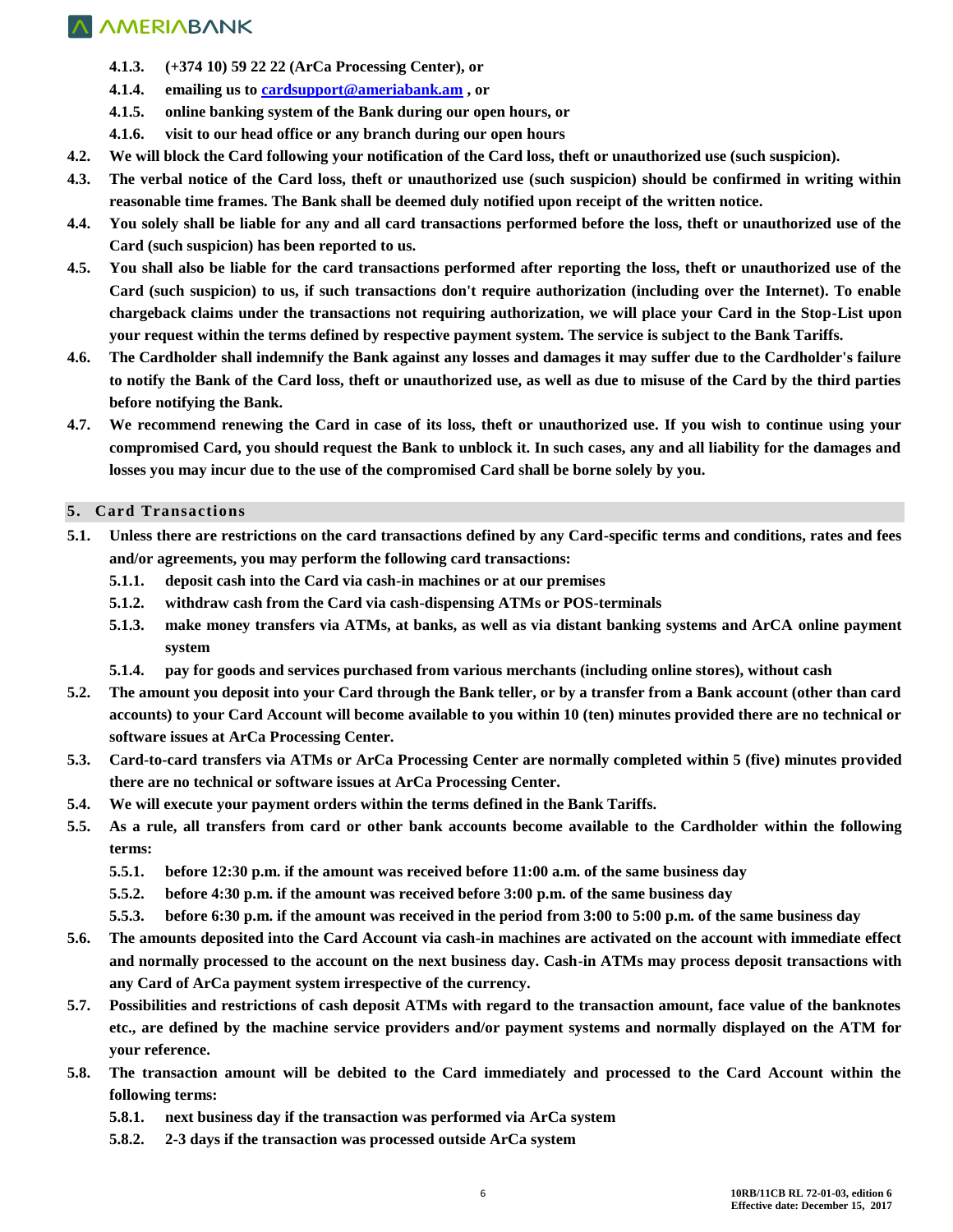- **5.9. The Bank shall not be liable for any losses and damages you may incur due to interrupted or late activation of the amount on your Card Account. In particular, in the event of technical issues or on the first business day of each month it might take longer than the defined term to activate transaction amounts on your account.**
- **5.10. Maximum cash withdrawal limit and maximum number of card transactions per day are defined in the Bank Tariffs. If you wish to withdraw an amount above the defined cash withdrawal limit, you should contact us and file a relevant application.**
- **5.11. Daily amount withdrawn from the ATMs of Armenia-based banks may not be above AMD 500,000 (five hundred thousand).**
- **5.12. We may suspend your card transactions (block the Card) at our sole discretion in any of the cases below:**
	- **5.12.1. we have information or good reason to believe that the card transaction is not authentic or the Card is being misused**
	- **5.12.2. you have outstanding liabilities to us**
	- **5.12.3. in other cases defined in the General Terms and Conditions of the Bank**
- **5.13. The blocked Card shall be unblocked by us on the same business day when we receive your written request to do so, unless otherwise envisaged under these Terms and Conditions and the General Terms and Conditions of the Bank. If the Card had been blocked at the initiative of the Bank, we shall lift the block on the same day when the reasons for Card blocking are discharged, unless otherwise envisaged under these Terms and Conditions and the General Terms and Conditions of the Bank.**
- **5.14. Accrual and charging of Card service fees shall continue during the block period.**
- **5.15. Any transaction verified as a transaction with the use of your Card shall be deemed your liability.**
- **5.16. The card transaction and the chargeback transaction shall be deemed two different transactions and both shall be shown on your account Statement.**
- **5.17. You may obtain duplicates of card transaction proofs at the Bank subject to our Tariffs.**

#### **6. Fees and Charges**

- **6.1. You will pay us Card service-related fees specified in the Bank Tariffs unless there is other arrangement between you and us.**
- **6.2. The first annual service fee shall be due upon ordering the Card while all the other payments shall be due in advance as prescribed under the Bank Tariffs.**
- **6.3. If card transactions or service fees go beyond your Payment Limit, your Card Account will be overdrawn, and you will pay an over-limit fee subject to the Bank Tariffs.**
- **6.4. We shall charge any and all Card service and other related fees, including the over-limit amounts and over-limit fee, all amounts payable, without further notice to you or payment instruction on your side. The amounts first shall be charged to your Card Account, then to your other accounts with the Bank if there are no sufficient means on your card accounts. Furthermore, you should make sure that there are sufficient funds on your bank accounts at all times to make the payments specified in this clause.**
- **6.5. Any amounts of canceled transactions refunded to you by the Merchant shall be charged back to your card account after deduction of the chargeback fees (if any). Irrespective of whether or not the amount of canceled transaction was charged back to your account you shall fully repay your liability to the Bank arising out of such transaction.**
- **6.6. We shall not be held liable for any fees for services imposed on you and charged to your card account by the Merchant.**

#### **7. Currency Exchange**

- **7.1. You may perform card transactions both in the Card and a different currency.**
- **7.2. If you make a transaction in a currency other than the currency of your Card, it will be converted into the Card Account currency for processing purposes.**
- **7.3. In case of foreign currency-denominated Cards, all commissions and fees in the local currency shall be charged to your account after conversion at the average market exchange rate declared by the Central Bank of Armenia.**
- **7.4. We shall not be held liable for any losses you may suffer due to the difference caused by the exchange rates used during conversion.**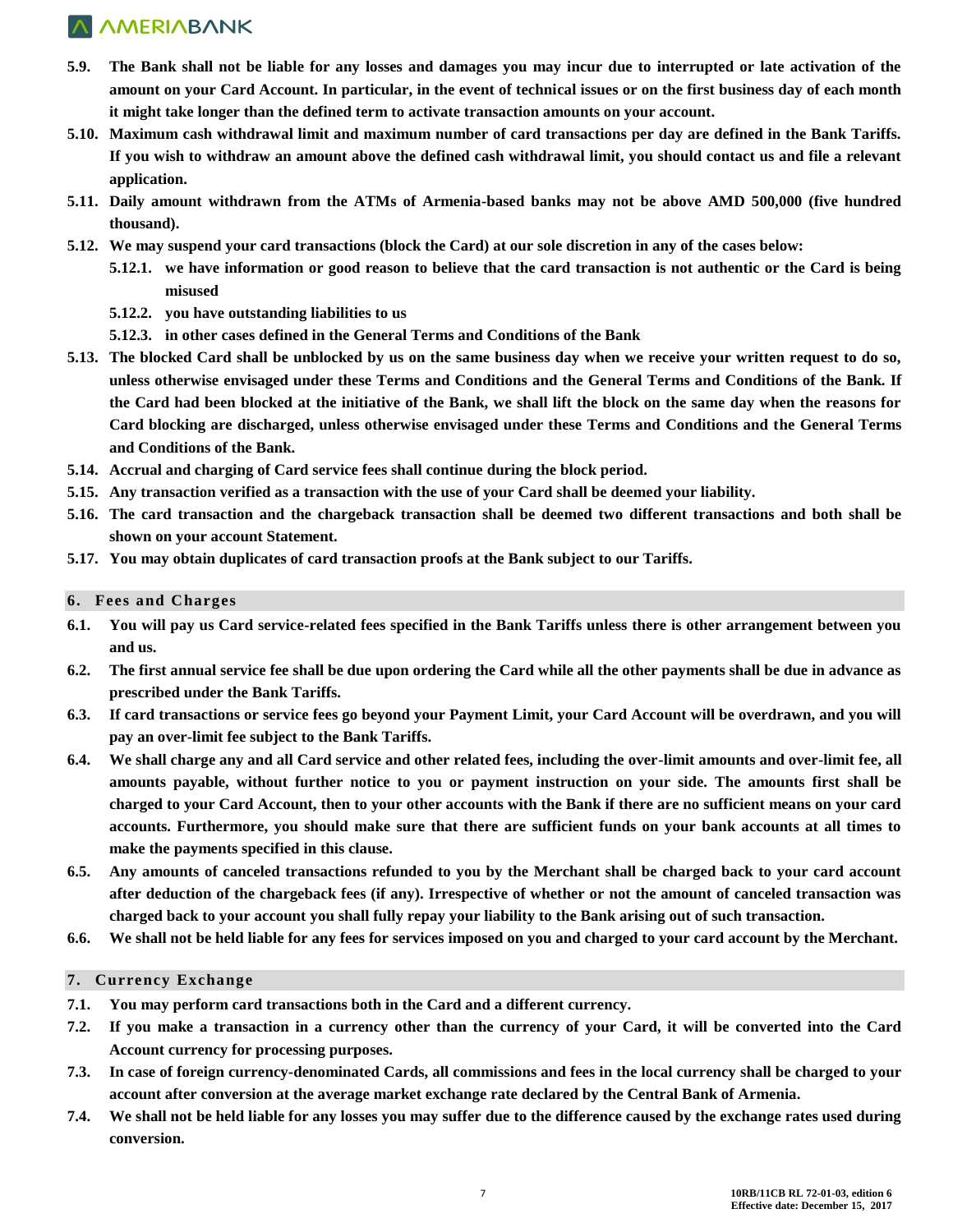- **7.5. All amounts of the transactions made via ArCa payment system, as well as amounts of USD and euro-denominated transactions made via VISA and MasterCard payment systems shall be converted and processed into your Card Account at the exchange rates set by the Bank on the transaction processing date.**
- **7.6. Amounts of transactions denominated in a currency other than USD or euro, made via VISA or MasterCard payment systems, shall be converted into USD at the exchange rates set by VISA or MasterCard payment systems on the day preceding the transaction processing date (please note, that VISA also charges a fee equal to 2 (two) percent of the transaction amount), then the amounts shall be converted into your Card currency at the exchange rates set by the Bank on the day preceding the transaction processing date.**

#### **8. Statements**

- **8.1. Unless otherwise required by applicable regulations, before the 15th day of the month following the billing period, we will provide to you an account Statement at the frequency and in a manner defined by the legislation or Armenia and/or determined between you and us in advance. The Statement can be withheld in cases defined by the legislation of Armenia.**
- **8.2. If you don't dispute the Statement during thirty (30) days after the statement date, it will be deemed accepted by you. If you inform us about your disagreement with Statement entries within the defined term in writing, we shall handle your claim and provide you a complete response within 90 (ninety) days after receiving your claim. Any claims received after the specified period will be handled in accordance with the Armenian legislation, procedures defined by ArCa, VISA and MasterCard payment systems and/or our internal regulations.**

### **9. Disputing**

- **9.1. If you have any objections or disagreement with regard to the card transactions, you may file a chargeback application with us not later than within 30 (thirty) days following receipt of the Statement. You should enclose supporting documents together with the application and any other information we may reasonably request.**
- **9.2. You may also file a chargeback application if the transaction you made at the Merchant has been canceled but the Merchant failed to return the amount of the canceled transactions within the set period or within the terms below:**
	- **9.2.1. 10 days upon transaction cancellation if the transaction was made in Armenia**
	- **9.2.2. 30 days if the transaction was made in other countries**
- **9.3. We shall not be liable for your card transactions, however, we'll use our best efforts to help you in resolving the issue. Failure to resolve the issue shall not release you from your liabilities to the Bank.**
- **9.4. Disputing of transactions made at Merchants shall not be considered a compliant or a claim against the Bank and our actions shall be limited to intermediation and facilitation only.**
- **9.5. If the investigation shows that you did make the disputed transaction or the transaction is a result of breach of Card rules, you will be charged a fee pursuant to the Bank Tariffs.**
- **9.6. We will respond to your chargeback application within the following terms:**
	- **9.6.1. 40 (forty) days upon receipt of the application if the transaction was made via ArCa payment system**
	- **9.6.2. 60 (sixty) days upon receipt of the application if the transaction was made via international payment systems**
	- **9.6.3. 10 (ten) business days upon receipt of the application for cash withdrawal or cash deposit transactions via our ATMs (if the ATM hasn't dispensed the cash, but the amount was debited to your account; or you have loaded cash into your Card but the amount was not credited to your account)**

#### **10. Additional Card**

- **10.1. The Cardholder (Primary Cardholder) may request the Bank to issue Additional Cards linked to the Primary Card in the name of the Primary Cardholder or another person.**
- **10.2. The type of the Additional Card may differ from that of the Primary Card but it should be of the same or lower grade.**
- **10.3. Any Additional Card linked to a credit Card shall be a credit Card, too.**
- **10.4. No separate password will be required for the Additional Card. All Additional Card transactions requiring entry of a password should be performed by the Primary Cardholder using the password of the Primary Card.**
- **10.5. If the Additional Card is delivered by a postal/courier service, the Primary Cardholder should contact the Bank to confirm receipt of the Card and PIN in the manner described in these Terms and Conditions.**